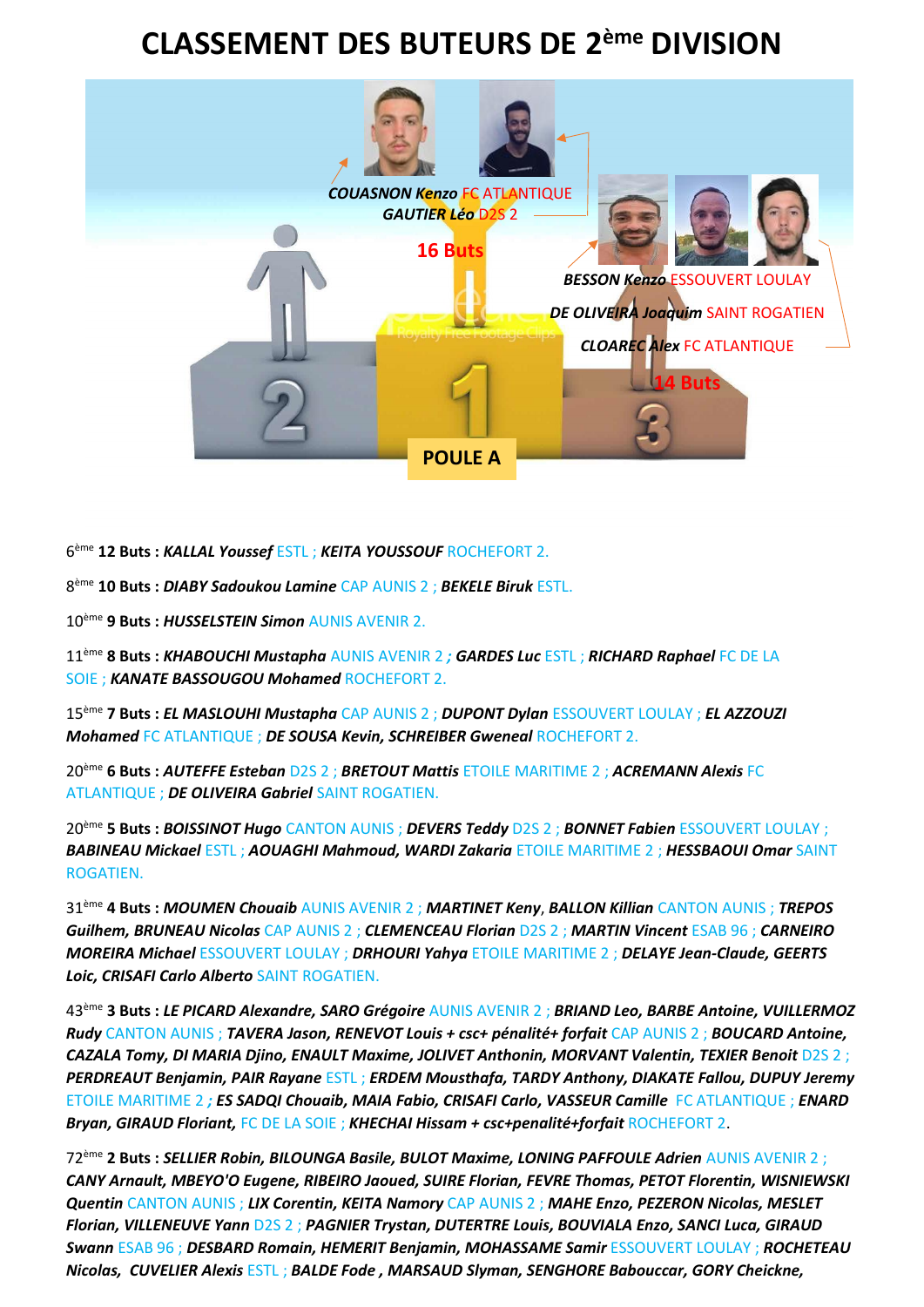**MEMISOGLU Ali ETOILE MARITIME 2: TOUVERON Victor, FAVRE Benjamin FC ATLANTIQUE : DIAMBOU Biramou** GUESNON Kevin, MORIN Clément, ULISSEWSKI Florent, BELLEKA Loïc ROCHEFORT 2 ; WEIL Brian, PEHAU Julien, csc+ pénalité+ forfait SAINT ROGATIEN.

114<sup>ème</sup> 1 Buts : DAMIANI Julien. MARTINEZ Elio. ASSEMBE BILOUNGA Pierre. DECROIX Sylvain. CHADENAT Charles Antoine, GUILBAUD Anthony, MARTINEZ Elio, VERHAEGHE Amaury, JONCHERE Gary, PITORT Killian, PROUX Quentin, csc+ pénalité+ forfait AUNIS AVENIR 2 ; DEMOUTIEZ Nicolas, DRIANCOURT Jason, BELLOT Vincent, MASSE Corentin, csc+ pénalité+ forfait CANTON AUNIS ; BRUNIE Melchior, REVEILLERE Gaspard, RAUTURIER Martin, ENEVOT Louis, BERTEAU Antonin, RAYRAT Nathan, ROBIN Kevin, PLAIRE Dylan, DUMARTIN Léo CAP AUNIS 2 ; LE ROUX Axel, MADEC Florian, NAFFRICHOUX Louis, PASTUREAU Mael, GIRARD Elie, NEDEAU Antonin, csc+ pénalité+ forfait D2S 2 ; LEVEQUE Damien, BERBUDEAU Mael, MEILLAT Geoffrey, THOMAS Richard, LEGENDRE Anthony ESAB 96; BESSAGUET Vincent, HEMERIT Benjamin, IZORE Julien, **CHARRIER Adrien ESSOUVERT LOULAY; BAH Abdourahmane, REGNIER Milan, MARTIN Jonathan, GARNIER** Dorian, ROULLIN Théo, CAMARA Cheick Ahmed, MENOT Pierre ESTL ; MOUNIB Houssama, DJELIDA Yacine, KAHRAMANCA Kemal, ABSALON Thomas, CROIZE Corentin, GACEM Mehdi, KALAIDJI Mohamed, MOREL Geoffroy, GAUTHIER Medhi, ETOILE MARITIME 2; KAOUADIO David, TOURE Mamady, VIEIRA Charly, DURAND Jimmy, TESSIER Fabien, GONCALVES DE CARVALH Mickael FC ATLANTIQUE ; MACHEFERT Cyrille, RINGEONNEAU Benoit, TYDTGAT Anthony, GOUDY Florian FC DE LA SOIE ; BEAUFRETON Alexis, DIOUF Serigne, MAHBOUB Abdelmounaim, MBAYE Ndioba, CAMARA Mamadou Djoudia ROCHEFORT 2 ; MERIGOUT Yohann, MONCAYO Loic, PETIT Sébastien, PYCARELLE Baptiste SAINT ROGATIEN.

Total de but inscrit dans cette poule 550. Les noms de 191 buteurs.



- $5e$ <sup>ème</sup> 14 Buts: DEFOULOUNOUX Alexis AS2APG.
- $6<sup>ème</sup>$ 12 Buts: DA SALIVA BARROS Johnatan ANDILLY.
- $7<sup>ème</sup>$ 11 Buts: BEN SADDIK Abdellah ACS.
- 8<sup>ème</sup> 10 Buts : PINTO SERRA Fabio CABARIOT 2 ; MAZZONI Théo FC SEUDRE OCEAN.
- 10<sup>ème</sup> 9 Buts : CHAIGNEAU Germain ST CHRISTOPHE.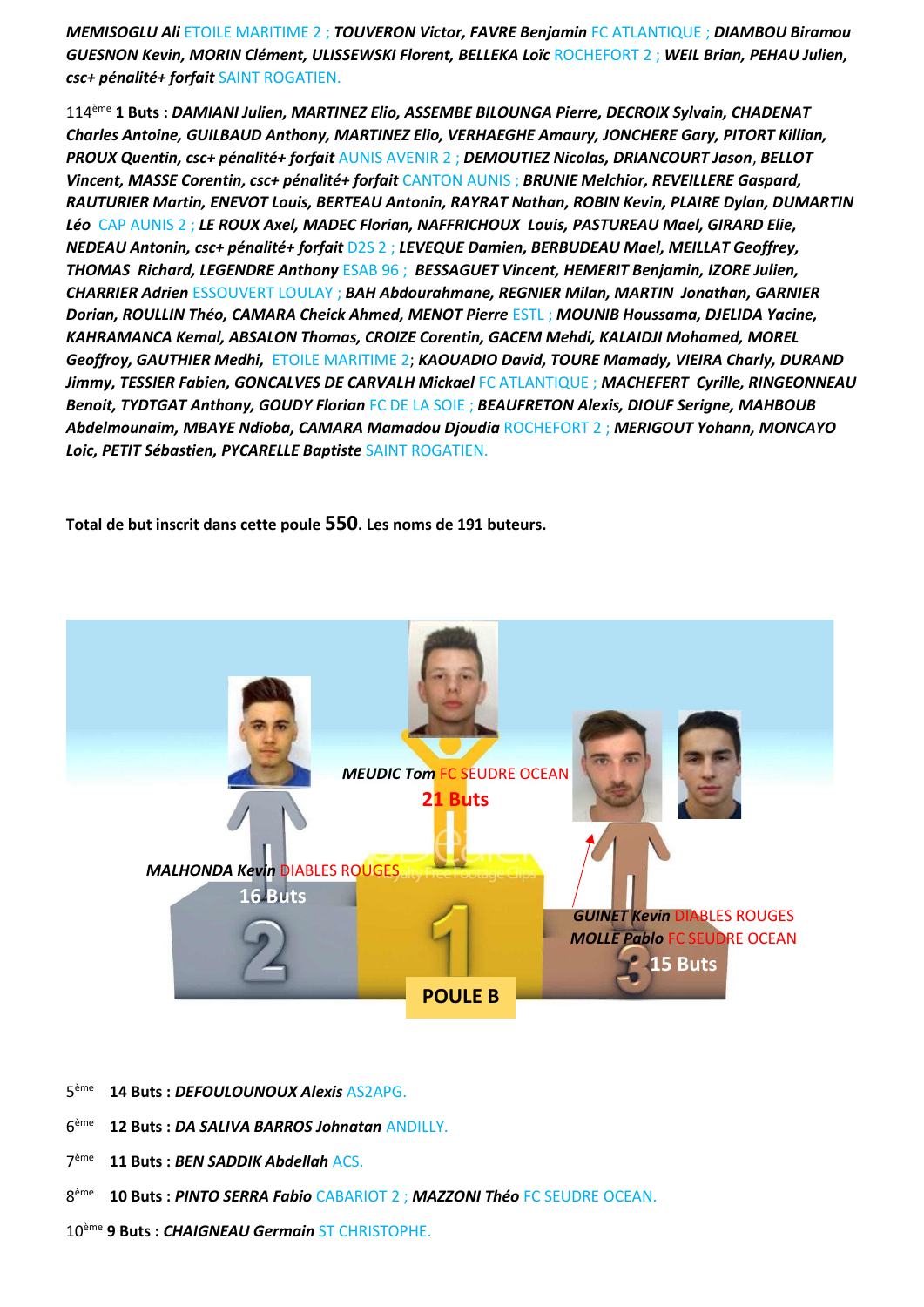11ème **8 Buts :** *BEN SADDIK Ouassim*, *LOTRAME Benjamin* ACS ; *MESLET Anthony* ANDILLY ; *YATTARA N'Fanoussa* ST GEORGES DES COTEAUX.

15ème **7 Buts :** *MAINGOUTAUD David* ANDILLY ; *csc+ pénalité+ forfait* DIABLES ROUGES ; *PATARIN Antoine* ST GEORGES DES COTEAUX.

18ème **6 Buts :** *csc+ pénalité+ forfait* ACS ; *MOINET Cédric, TESSIER Simon, csc+ pénalité+ forfait* AVENIR DE MATHA 2 ; *GABORIAUD Lucas* FC SEUDRE OCEAN ; *PETROWISTE Davy* ST CHRISTOPHE ; *TOURE Lamine* ST GEORGES DES COTEAUX.

25ème **5 Buts :** *SAUVAGE Sevan* ANDILLY ; *MADENE Fawzi, GALLON Santy* CABARIOT 2 ; *FICHE Hugo* DIABLES ROUGES ; *KOBYLKO Hugo* SAINT PORCHAIRE/CORME ROYAL ; *DA SILVA Moussa, DERAY Florentin, MOINET Timéo* ST GEORGES DES COTEAUX.

33ème **4 Buts :** *ESSALHI Fayssal* ACS ; *AHRENS Valentin, CAILLAUD Noam* AVENIR DE MATHA 2 ; *BEAUFRETON Pierre, MARGAND Mathias, OUDIN Pierre* CABARIOT 2 ; *CHARMOILLE Thibault* DIABLES ROUGES ; *AUBERT Marvin, DELHAYE Pierre, VINCENT Dunkan* FC SEUDRE OCEAN ; *DA MOTTA DE SOUSA Mathéo, PAUTROT Nathan, BRANGER Romain* ST CHRISTOPHE ; *SANCHEZ RODRIGUEZ Enzo, csc+ pénalité+ forfait* ST GEORGES DES COTEAUX.

48ème **3 Buts :** *GIRAUD Amaury* ANDILLY ; ; *csc+ pénalité+ forfait* AS2APG ; *GARDRAT Paul, OUGOURLIAN Julien*  AVENIR DE MATHA 2 ; *MAHBOUB Abdelali* CABARIOT 2 ; *MENDES DA CUNHA Floriant, LASCAUD Jimmy* DIABLES ROUGES ; *VINET Corentin, VINCENT Cameron* FC SEUDRE OCEAN ; *PEDARD Simon* ST GEORGES DES COTEAUX.

59ème **2 Buts :** *ESSALHI Anass* ACS ; *PROBIN Julien, PORTKA Mathieu, BACHELIER Adrien* ANDILLY ; *AUZOLAT* **Jérémy**, **FERCHAUD Flavien***, LANSEAU Jérémy*, *VRIET Florian* AVENIR DE MATHA 2 ; *DUPUIS Kevin, BEAUVOIT Marvin, ASSAOUI Jeremy* CABARIOT 2 *; CHAPITREAU Paul* DIABLES ROUGES ; *GALVAN Eric, csc+ pénalité+ forfait* FC SEUDRE OCEAN ; *BADIO Yacouba, BOUCQ Bruno, KIMMEL Maxime,* SAINT PORCHAIRE/CORME ROYAL ; *MANDELIEN Axel, CHEVALIER Arnaud, COUTANT Emilien* ST CHRISTOPHE ; *GROLLEAU Elie* ST GEORGES DES COTEAUX.

81ème **1 Buts :** *ANAHNAH Saber*, *EL IDRISSI Ali, EL GHADDARI Issam, BESSE Kévin, DEPIERRIS Marius, OILLO Ryan*, *ANAHNAH Mustapha,* ACS ; *MOGAT Baptiste, BARREAUD Remy, SAUVAGE Stive, TISSIER Tony, ROCHE LOKO Yohan, csc+ pénalité+ forfait* ANDILLY ; *GOGUET Renaud, TRUJILLO Cédric, MARCHAND Sébastien, CRUNCHANT Tony* AS2APG ; *GOGUET Renaud, TRUJILLO Cedric* AS2APG ; *MAUZE Alexandre, NGOME Olivier, MARCELIN Alexandre, BATY Bryan, DELARUE Teddy, BERNARD Mathieu, PETIOT Louis, AUBOUIN Antonin, LAFOREST ANTOINE, GUILLAUMOND Thibault, LAMBERT Corentin* AVENIR DE MATHA 2 ; *MERBOUT Bilal , BOISSON Noa, OUDIN Vincent, GAY Damien* CABARIOT 2 *; DELCAMBRE Lucas, CHENOIR Alexis, DEMOULIN Alexandre, BOUCHERIE Pierre* DIABLES ROUGES; *SABOUREAU Hugo, GARCIA Leo, CARRUTHERS Aaron, LABUDA Kévin* FC SEUDRE OCEAN ; *FRESSE Kevin, HERVAUD Younes* SAINT PORCHAIRE/CORME ROYAL ; ; *AUBOIN Benjamin, SUARD Maxime, CASARIL Kevin, BECCARDI Matthias, BOURDIN Mathieu, GAUTIER Pablo, MIGNERE Damien* ST CHRISTOPHE.

**Total de but inscrit dans cette poule 493. Les noms de 120 buteurs.**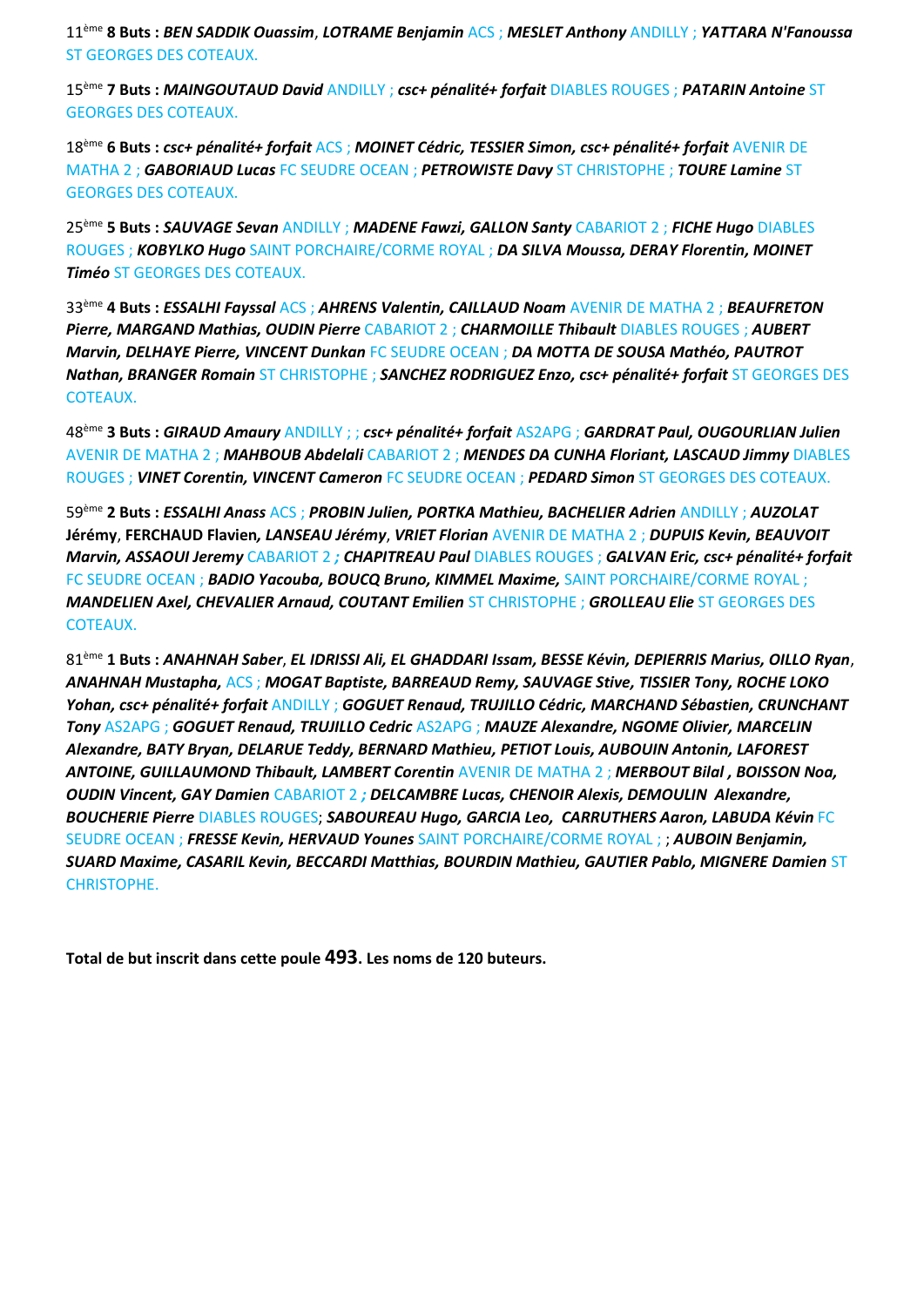

4 ème **11 Buts :** *MAHEUX Valentin* FONTCOUVERTE ; *KABA Kalil* JONZAC ST GERMAIN 2 ;

6 ème **10 Buts :** *GIRARD Julien* REAUX ; *VIROULAUD Robin, MARTINS Diego* ROYAN VAUX 2 ; *HERVAUD Nicolas*  ALERTE ST AIGULIN.

10ème **9 Buts :** *ISAMBERT Thibault* GEMOZAC.

11ème **8 Buts :** *KRIM Moussa* FOURAS ST LAURENT ; *GELIN Dylan* GEMOZAC ; *ROSE Etienne, SELLAS Bastien* PONS ; *FOUENARD Frédéric, GUERIN Ludovic* SEMUSSAC.

17ème **7 Buts :** *CHATELAIS Thomas* FONTCOUVERTE ; *GARREAU Anthony* FOURAS ST LAURENT ; *PITON Antoine* JONZAC ST GERMAIN 2 ; *DONADIEU Paul, GUILLET Corentin* PONS ; *OLRY Mathéo* FONTCOUVERTE.

22ème **6 Buts :** *OLRY Mathéo* FONTCOUVERTE ; *MICHAS Jason* GEMOZAC ; *AMIRAULT Evan* PONS ; *CHAILLOU Rudy, DUBARD Gabriel,* SEMUSSAC ; *csc+ pénalité+ forfait* ALERTE ST AIGULIN.

28ème **5 Buts :** *CALLEGARI Baptiste* FC SUD 17 2 ; *PALARD Alexandre, csc+ pénalité+ forfait* FONTCOUVERTE ; *BOUTOLLEAU Romain* GEMOZAC ; *BELLANGER Anthony* PONS ; *NOBLE Alexandre* REAUX ; *csc+ pénalité+ forfait*  ROYAN VAUX 2 ; *MELLIER Anthony* SEMUSSAC ; *BRUNET Kamel, GUIMARD Clément* ALERTE ST AIGULIN.

38ème **4 Buts :** *LAROQUERRE Anthony, CARVALHO PEREIRA Louis Carlos* FC SUD 17 2 ; *BENARD Antoine, BLANLEUIL Mane Cheich* FONTCOUVERTE ; *BENARD Théo* FOURAS ST LAURENT ; *BANGOURA Mohammed, GLENISSON Romain, BRANDY Jérémy* JONZAC ST GERMAIN 2 ; *CHALLAT Adonis* ROYAN VAUX 2 ; *HERAULT Lence* SAINT PALAIS 2 ; *MULLER William* SAUJON 2 ; *MICOUD TERREAU Pierre* SEMUSSAC.

50ème **3 Buts :** *ROBIN Fabrice, LEVEQUE Floriant* FC SUD 17 2 ; *LE MERCIER Alexis, ROUX Théo, CHATELAIS Clément* FONTCOUVERTE ; *HERVAUD Lucas, csc+ pénalité+ forfait* FOURAS ST LAURENT ; *MOREL Cyrille* GEMOZAC ; *RENARD Vincent, PETIT Valentin, csc+ pénalité+ forfait* JONZAC ST GERMAIN 2 ; *ARNUT Anthony, csc+ pénalité+ forfait* REAUX ; *GUYONNEAU Gaspard, HURTIS Quentin* ROYAN VAUX 2 ; *MORIN Victor, GRANJON Mathieu, SOSTE Nicolas* SAINT PALAIS 2 ; *CHENNEVREL Mathieu* SAUJON 2.

69ème **2 Buts :** *GUEFFIER Romain, DE LIMA SOARES Tony, LARROQUERE Nicolas, VIT Loris* FC SUD 17 2 ; *ALLAIN Mathéo, BOURDON Antoine, DEFRAIN Damien* FONTCOUVERTE ; *TORRENT Enzo, COLLE Téo* FOURAS ST LAURENT ; *LEFFET Nicolas, ISAMBERT Thibault* GEMOZAC ; *GHERRAS Chemseddine, TOURE Hamadi, MHAMDI Aymen* JONZAC ST GERMAIN 2 ; *ELVIRA RUIZ Remy, LIGNER Nicolas, VRIGNON Jonathan* PONS ; *SCHWOB Kasey* REAUX ; *COURTOT Mathieu, DJIEZZAR Timothé, ROQUE Gabriel, LORENZON Thibault, SIMAKHA Souleymane* ROYAN VAUX 2 ; *COUPRIE Edouard, COUTURIER Jordan, MAISON Medhi, BEAUNAY Malcom, ROY Joss, RODIER Dorian* SAINT PALAIS 2 ; *LATOUR Brice, MARQUAND Louis, LEGARREC Clément* SAUJON 2 ; *SANGARE Siaka,*